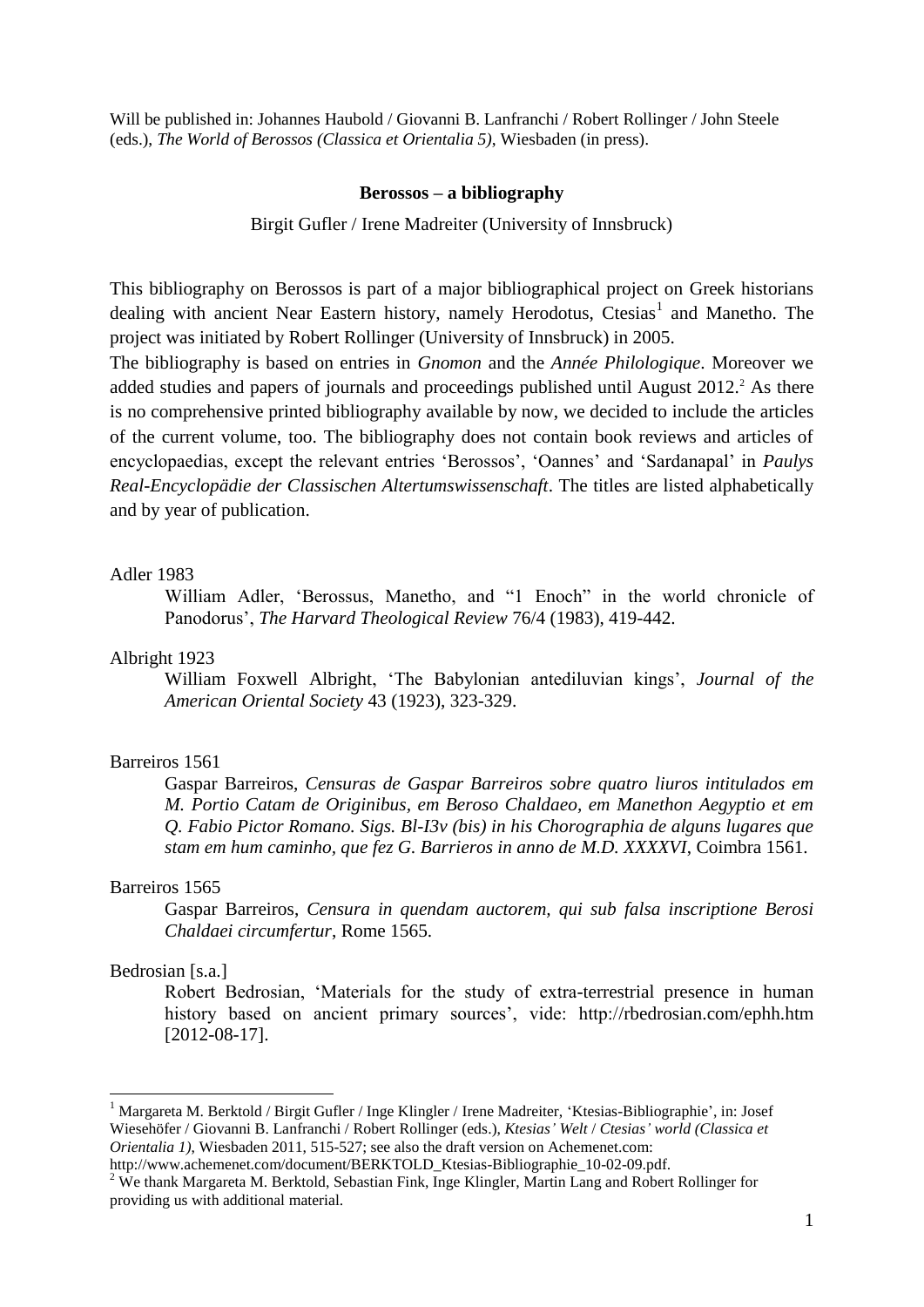## Bertin 1891

George Bertin, "Babylonian chronology and history", *Transactions of the Royal Historical Society* 5 (1891), 1-52.

# Beaulieu 2005

Paul-Alain Beaulieu, "Eanna"s contribution to the construction of the North Palace at Babylon", in: Heather D. Baker / Michael Jursa (eds.), *Approaching the Babylonian Economy. Proceedings of the START Project Symposium on the Economic History of Babylonia in the First Millennium Held in Vienna, 1-3 July 2004 (Veröffentlichungen zur Wirtschaftsgeschichte Babyloniens im 1. Jahrtausend v. Chr. Band 2, Alter Orient und Altes Testament 330)*, Münster 2005, 45-73.

#### Beaulieu 2007

Paul-Alain Beaulieu, "Berossus on late Babylonian history", in: Yushu Gong / Y. Chen (eds.), *A Collection of Papers on Ancient Civilizations of Western Asia, Asia Minor and North Africa (Oriental Studies Special Issue 2006)*, Peking 2007, 116-149.

#### Bichler 2004

Reinhold Bichler, "Some observations on the image of the Assyrian and Babylonian kingdoms within the Greek tradition', in: Robert Rollinger / Christoph Ulf (eds.), *Commerce and Monetary Systems in the Ancient World: Means of Transmission and Cultural Interaction, Proceedings of the fifth annual Symposium of the Assyrian and Babylonian Intellectual Heritage Project held in Innsbruck, Austria, October 3rd-8th 2002 (Melammu Symposia 5, Oriens et Occidens 6)*, Stuttgart 2004, 499-518. (= idem, in: idem, *Historiographie, Ethnographie, Utopie. Gesammelte Schriften Teil I*, ed. Robert Rollinger, Wiesbaden 2007, 209-228).

#### Bidez 1904

Joseph Bidez, "Bérose et la grande année", in: Société pour le progrès des études philologiques et historiques (eds.), *Mélanges Paul Frédéricq: hommage de la Société pour le progrès des études philologiques et historiques, 10 juillet, 1904*, Brussels 1904, 9-19.

# Boncquet 1980

Jan Boncquet, "Berossus en de griekse geschiedschrijvers over Mesopotamië", *Kleio* 10 (1980), 22-28.

## Bosanquet 1855

James Whatman Bosanquet, "Corrections of the canon of Ptolemy, required in order to place it in harmony with the solar eclipses of Jan. 11th B.C. 689, and May 28th B.C. 585", *The Journal of the Royal Asiatic Society of Great Britain and Ireland* 15 (1855), 416-430.

# Boiy 2004

Tom Boiy, *Late Achaemenid and Hellenistic Babylon (Orientalia Lovaniensia Analecta 136)*, Leuven / Paris / Dudley, MA 2004.

#### Boiy 2007

Tom Boiy, *Between High and Low: A Chronology of the Early Hellenistic Period (Oikumene 5)*, Frankfurt 2007.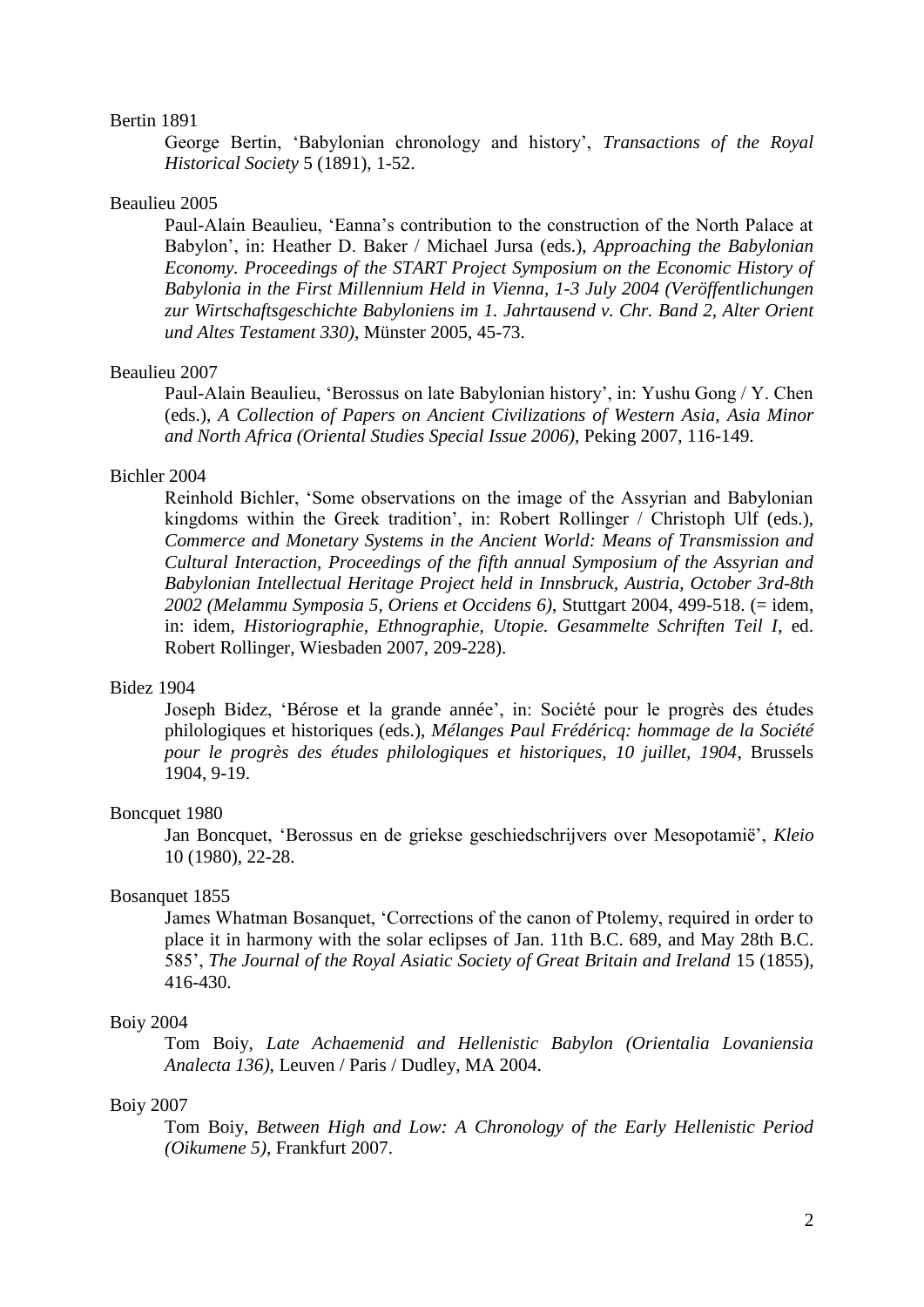#### Boiy (this volume)

Tom Boiy, "Babylon during Berossos" Lifetime", in: Johannes Haubold / Giovanni B. Lanfranchi / Robert Rollinger / John Steele (eds.), *The World of Berossos (Classica et Orientalia 5)*, Wiesbaden (this volume).

# Bossi / Villarubia 2004

Bea Bossi / Carlos Villarubia, '[Translation of] Wickersham, Beroso, los textos', *Revista Beroso. Revista de investiganción y reflexión histórica sobre la Antigüedad* 11/12 (2004), 11-62.

# Brown 1893

Robert Brown Jr., "The ten patriarchs of Berosus", *The Academy: A Weekly Review of Literature, Science and Art* 43/nr. 1100 (1893), 485-486.

## Brown 1893

Robert Brown Jr., "The ten patriarchs of Berosus", *The Academy: A Weekly Review of Literature, Science and Art* 44/nr. 1106 (1893), 56.

# Bukharin 2000

Mikhail D. Bukharin, "Early Hellenistic horographers: Megasthenes, Hekataios of Abdera and Berossos", *Vestnik Drevnei Istorii / Journal of Ancient History* 2 (2000), 88-99 [Russian with an English summary].

# Burstein 1978

Stanley Mayer Burstein, *The Babyloniaca of Berossus (Sources and Monographs, Sources from the Ancient Near East I/5)*, Malibu 1978.

## Bury / Cook /Adcock 1928²

John Bagnall Bury / Stanley Arthur Cook / Frank E. Adcock, *The Cambridge Ancient History, vol. I: Egypt and Babylonia to 1580 B.C.*, Cambridge, 2<sup>nd</sup> ed. 1928.

## Caballero López 2004

José Antonio Caballero López, "El "Beroso" de Annio de Viterbo y su presencia en las historias de España", *Revista Beroso. Revista de investigación y reflexión histórica sobre la Antigüedad* 11/12 (2004), 81-128.

# Callataÿ 2001

Godefroid de Callataÿ, 'The Presocratics and the Great Year', in: Dietrich Papenfuß / Volker Michael Strocka (eds.), *Gab es das griechische Wunder? Griechenland zwischen dem Ende des 6. und der Mitte des 5. Jahrhunderts v. Chr. Tagungsbeiträge des 16. Fachsymposiums der Alexander-von-Humboldt-Stiftung, veranstaltet vom 5. bis 9. April 1999 in Freiburg im Breisgau*, Mainz 2001, 243-249.

# Campos Daroca 2004

Javier Campos Daroca, "Beroso de Babilonia (Dictionnaire des Philosophes antiques II, Paris 1994)", *Revista Beroso. Revista de investigación y reflexión histórica sobre la Antigüedad* 11/12 (2004), 63-80.

## Cavaignac 1921

Eugène Cavaignac, "La première dynastie araméenne de Bérose et les documents contemporains", *Revue d'assyriologie et d'archéologie orientale* 18 (1921), 79-81.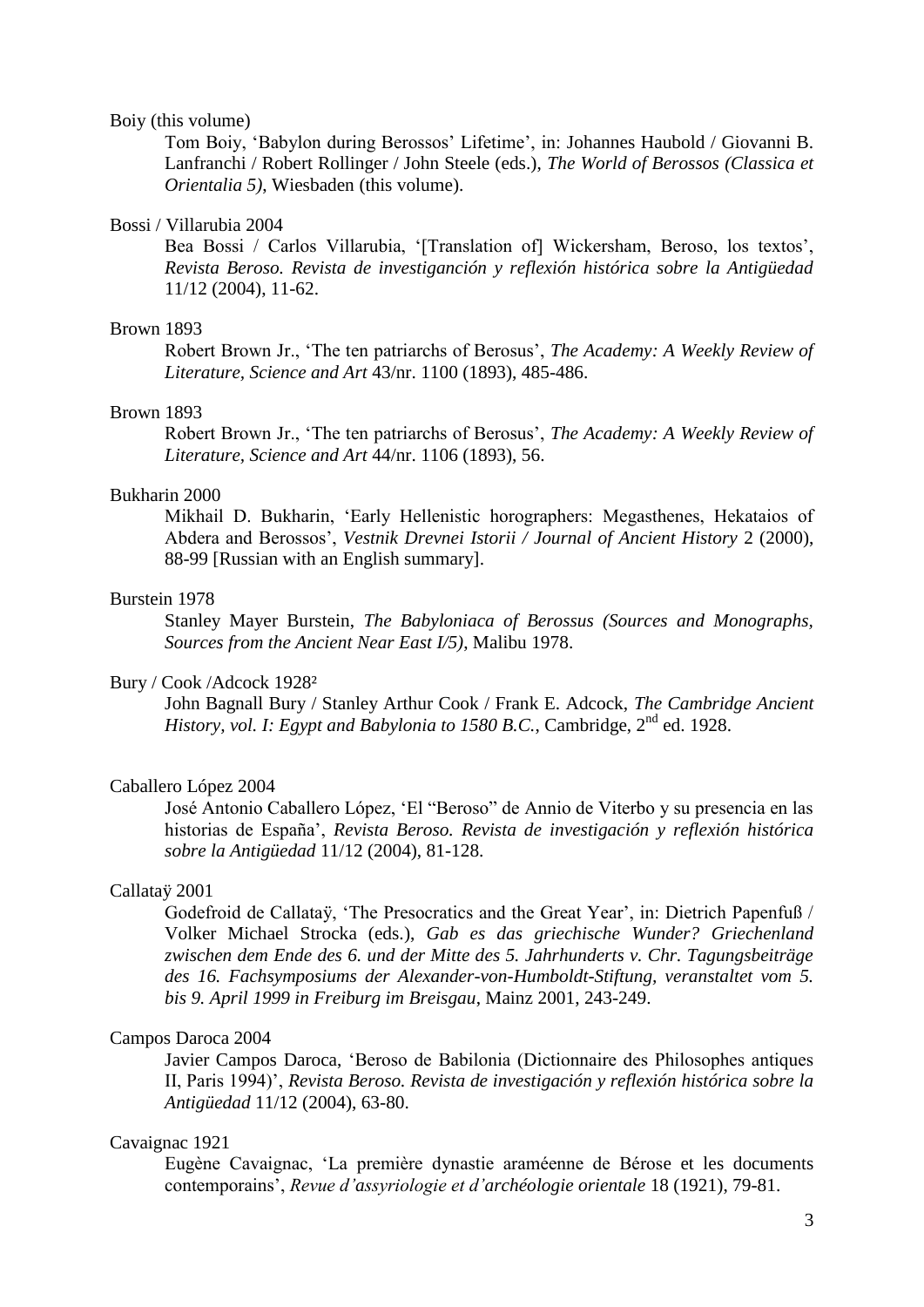# Cavaignac 1954

Eugène Cavaignac, "Sur deux textes de Bérose et de Diodore relatifs à l'astronomie babylonienne", in: Nederlands Instituut voor het Nabije Oosten (ed*.), Compte rendu de la troisième rencontre assyriologique internationale: organisée à Leiden du 28 Juin au 4 Juillet 1952 (Nederlands Instituut voor het Nabije Oosten 1)*, Leiden 1954, 148- 150.

# Cornelius 1942

Friedrich [Cornelius,](http://www.gnomon-online.de/hzeig.FAU?sid=DAFED55723&dm=1&ind=1&zeig=Cornelius%2C+Friedrich) ["Berossos und](javascript:h() [die altorientalische](javascript:h() [Chronologie"](javascript:h(), *Klio. Beiträge zur Alten Geschichte* [35](javascript:h() (1942), [1-16.](javascript:h()

# Cory 1828

Isaac Preston Cory, *Ancient Fragments, Containing What Remains of the Writings of Sanchoniatho, Berossus, Abydenus, Megasthenes, and Manetho*, London 1828.

# Dalley 1997

Stephanie Dalley, "Sennacherib and Tarsus", in: Altan Çilingiroğlu (ed.), *Proceedings of the Fourth Anatolian Iron Ages Colloquium. Held at Mersin, 19-23 May 1997 (= Anatolian Iron Ages 4 = Anatolian Studies 49)*, London 1999, 73-80.

# Dalley (this volume)

Stephanie Dalley, "First millennium BC variation in Gilgamesh, Atrahasis, the Flood story and the Epic of Creation: What was available to Berossos?", in: Johannes Haubold / Giovanni B. Lanfranchi / Robert Rollinger / John Steele (eds.), *The World of Berossos (Classica et Orientalia 5)*, Wiesbaden (this volume).

#### Day 2011

John Day, "The flood and the ten antediluvian figures in Berossus and in the priestly source in Genesis", in: James K. Aitken / Graham I. Davies / Katharine J. Dell / Brian A. Mastin (eds.), *On Stone and Scroll, Essays in Honour of Graham Ivor Davies (Beihefte zur Zeitschrift für die alttestamentliche Wissenschaft 420)*, Berlin / Boston 2011, 211-224.

## de Breucker 2003

Geert de Breucker, "Berossos and the construction of a Near Eastern cultural history in response to the Greeks", in: Hero Hokwerda (ed.), *Constructions of Greek Past. Identity and Historical Consciousness from Antiquity to the Present*, Groningen 2003, 25-34.

#### de Breucker 2003

Geert de Breucker, "Berossos and the Mesopotamian temple as centre of knowledge during the Hellenistic period', in: Alaisdair A. MacDonald / Michael W. Twomey / Gerrit J. Reinink (eds.), *Learned Antiquity. Scholarship and Society in the Near-East, the Greco-Roman world, and the Early Medieval West (Groningen Studies in Cultural Change 5)*, Leuven / Paris / Dudley, MA 2003, 13-24.

#### de Breucker 2010

Geert de Breucker, "Berossos (680)", *Brill's New Jacoby Online*, 2010. [2012-08-24]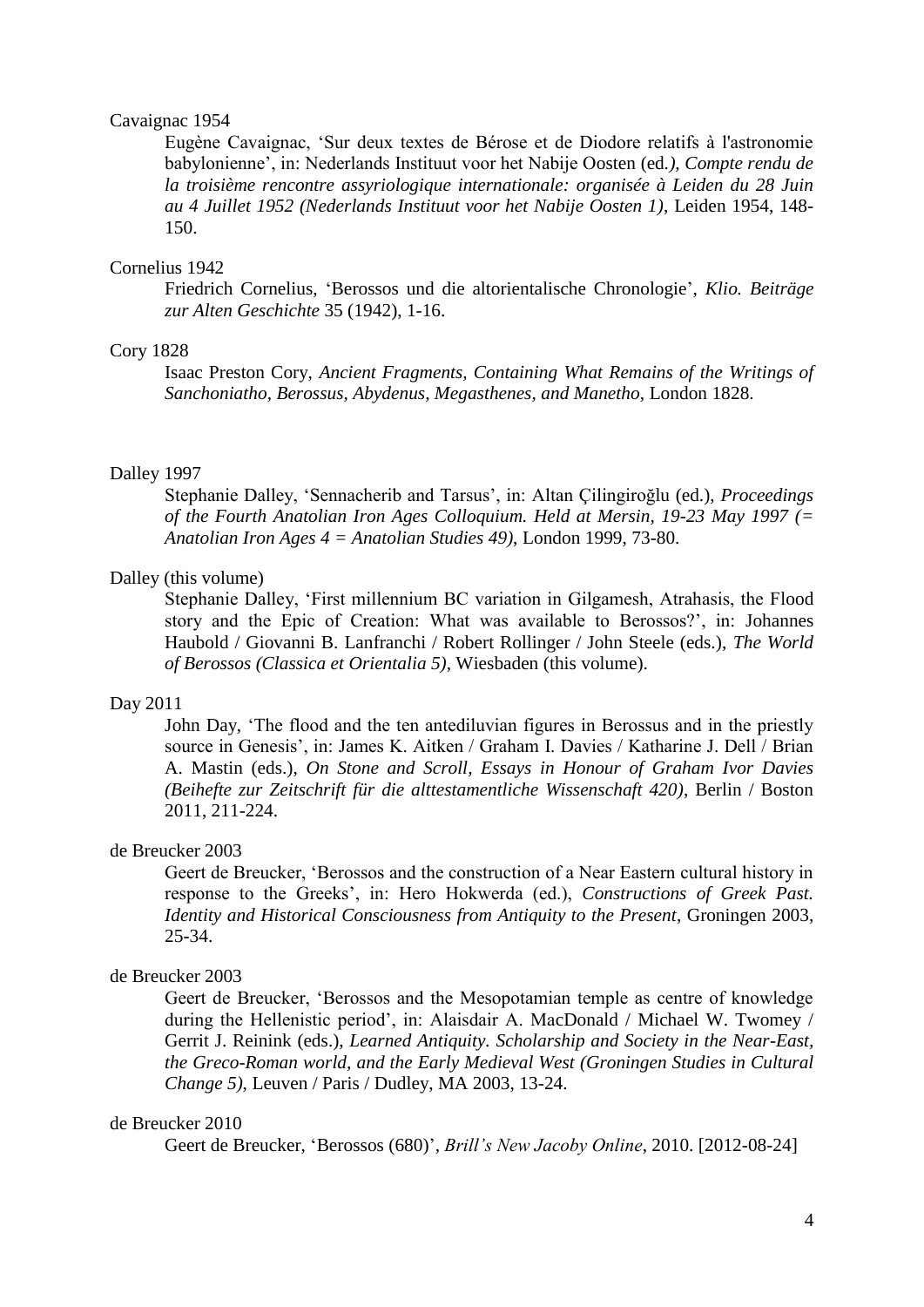#### de Breucker 2010

Geert de Breucker, "Abydenos (685)", *Brill's New Jacoby Online*, 2010. [2012-08-24]

## de Breucker 2011

Geert de Breucker, "Berossos between tradition and innovation", in: Karen Radner / Eleanor Robson (eds.), *The Oxford Handbook of Cuneiform Culture*, Oxford 2011, 637-57.

# de Breucker 2012

Geert de Breucker, "Berossos" *Babyloniaca*: purposes and interpretations", in: Tom Boiy / Joachim Bretschneider / Anne Goddeeris / Hendrik Hameeuw / Greta Jans / Jan Tavernier (eds.), *The Ancient Near East, A Life! Festschrift Karel Van Lerberghe (Orientalia Lovaniensia Analecta 220)*, Leuven / Paris / Walpole, MA 2012, 115-130.

## de Breucker 2012

Geert de Breucker, *De Babyloniaca van Berossos van Babylon. Inleiding, vertaling, commentaar*, PhD Univ. Groningen 2012.

#### de Breucker (this volume)

Geert de Breucker, "Berossos: his life and his work", in: Johannes Haubold / Giovanni B. Lanfranchi / Robert Rollinger / John Steele (eds.), *The World of Berossos (Classica et Orientalia 5)*, Wiesbaden (this volume).

#### Deschamps 1988

Lucienne Deschamps, "Virgile, Énéide, VI, 453-454 et la lune obscure du début du mois", *Kentron* 4 (1988), 59-63.

## Dillery 2007

John Dillery, 'Greek historians of the Near East: Clio's "other" sons', in: John Marincola (ed.), *A Companion to Greek and Roman Historiography*, Malden 2007, 221-230.

#### Dillery (this volume)

John Dillery, "Berossos" narrative of Nabopolassar and Nebuchadnezzar II from Josephus", in: Johannes Haubold / Giovanni B. Lanfranchi / Robert Rollinger / John Steele (eds.), *The World of Berossos (Classica et Orientalia 5)*, Wiesbaden (this volume).

# Dossin 1971

Georges Dossin, "La glose sarachéro d"Hésychius", *Bulletin de l'Académie royale de Belgique, Classe des. Lettres et des Sciences morales et politiques* 57 (1971), 389-399.

# Drews 1965

Robert Drews, "Assyria in classical universal histories", *Historia. Zeitschrift für Alte Geschichte* 14 (1965), 129-142.

# Drews 1975

Robert Drews, "The Babylonian chronicles and Berossus", *Iraq* 37/1 (1975), 39-55.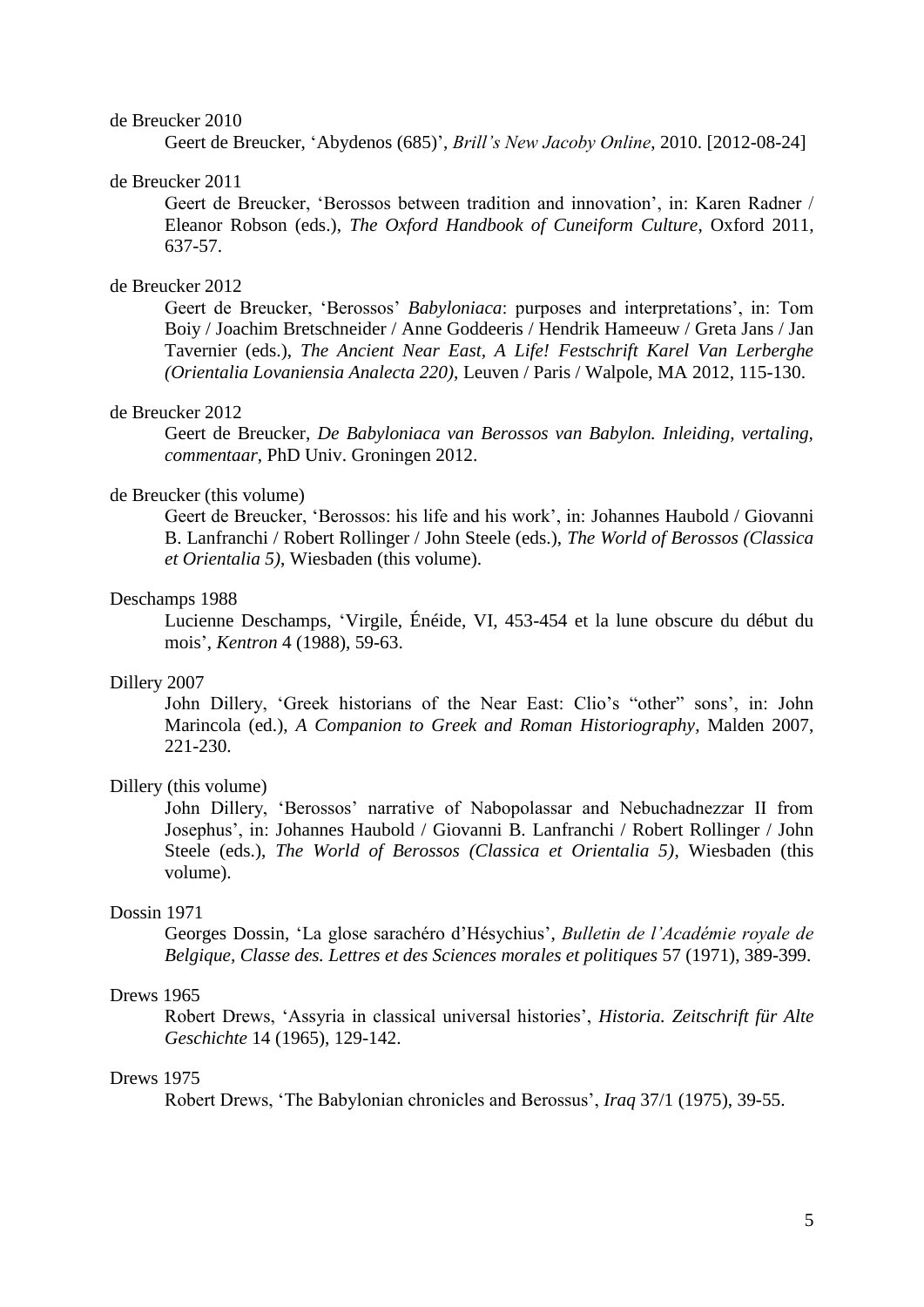#### Eggert 1823

Friedrich Ludwig Heinrich Eggert, *Dissertatio, qua Berosi de mundi primordiis narratio explicatur*, Halle 1823.

#### Fernández Quintano 2004

José Fernández Quintano, "Beroso, el historiador", *Revista Beroso. Revista de investigación y reflexión histórica sobre la Antigüedad* 11/12 (2004), 129-275.

# Floigl 1880

Victor Floigl, *Die Chronologie der Bibel des Manetho und Beros*, Leipzig 1880.

#### Forman / Palgen / Aaboe / Toulmin 1968

Paul Forman / J. J. O. Palgen / Asger Aaboe / Stephen Toulmin, "The astrophysics of Berossos the Chaldaean", *Isis* 59/1 (1968), 91-94.

# Frahm 2010

Eckart Frahm, "Counter-texts, commentaries, and adaptions: politically motivated responses to the Babylonian Epic of Creation in Mesopotamia, the Biblical world, and elsewhere", *Orient: Reports of the Society for Near Eastern Studies in Japan* 45 (2010), 3-33.

# Frahm 2011

Eckart Frahm, *Babylonian and Assyrian Text Commentaries. Origins of Interpretation (Guides to the Mesopotamian Textual Record vol. V)*, Münster 2011.

# Freudenthal 1874

Jakob Freudenthal, *Alexander Polyhistor und die von ihm erhaltenen Reste judäischer und samaritanischer Geschichtswerke (Jahresbericht des jüdisch-theologischen Seminars "Fraenkelscher Stiftung", Hellenistische Studien 1)*, Breslau 1874.

# Galling 1953

Kurt Galling, "Von Naboned zu Darius. Studien zur chaldäischen und persischen Geschichte", *Zeitschrift des Deutschen Palästina-Vereins* 69/1 (1953), 42-64.

## Galter 2005

Hannes D. Galter, "ša lām abūbi. Die Zeit vor der großen Flut in der mesopotamischen Überlieferung", in: Robert Rollinger (ed.), *Von Sumer bis Homer. [Festschrift für](javascript:h()  [Manfred Schretter](javascript:h() [zum 60.](javascript:h() [Geburtstag am](javascript:h() [25. Februar](javascript:h() [2004](javascript:h() [\(Alter](javascript:h() [Orient und](javascript:h() [Altes](javascript:h() [Testament](javascript:h() [325\)](javascript:h()*, [Münster 2](javascript:h()005, 269-301.

#### Geller 2012

Mark J. Geller, 'Berossos on Kos from the view of common sense geography', in: Klaus Geus / Martin Thiering (eds.) *Common Sense Geography and Mental Modelling*, Berlin 2012, 101-109.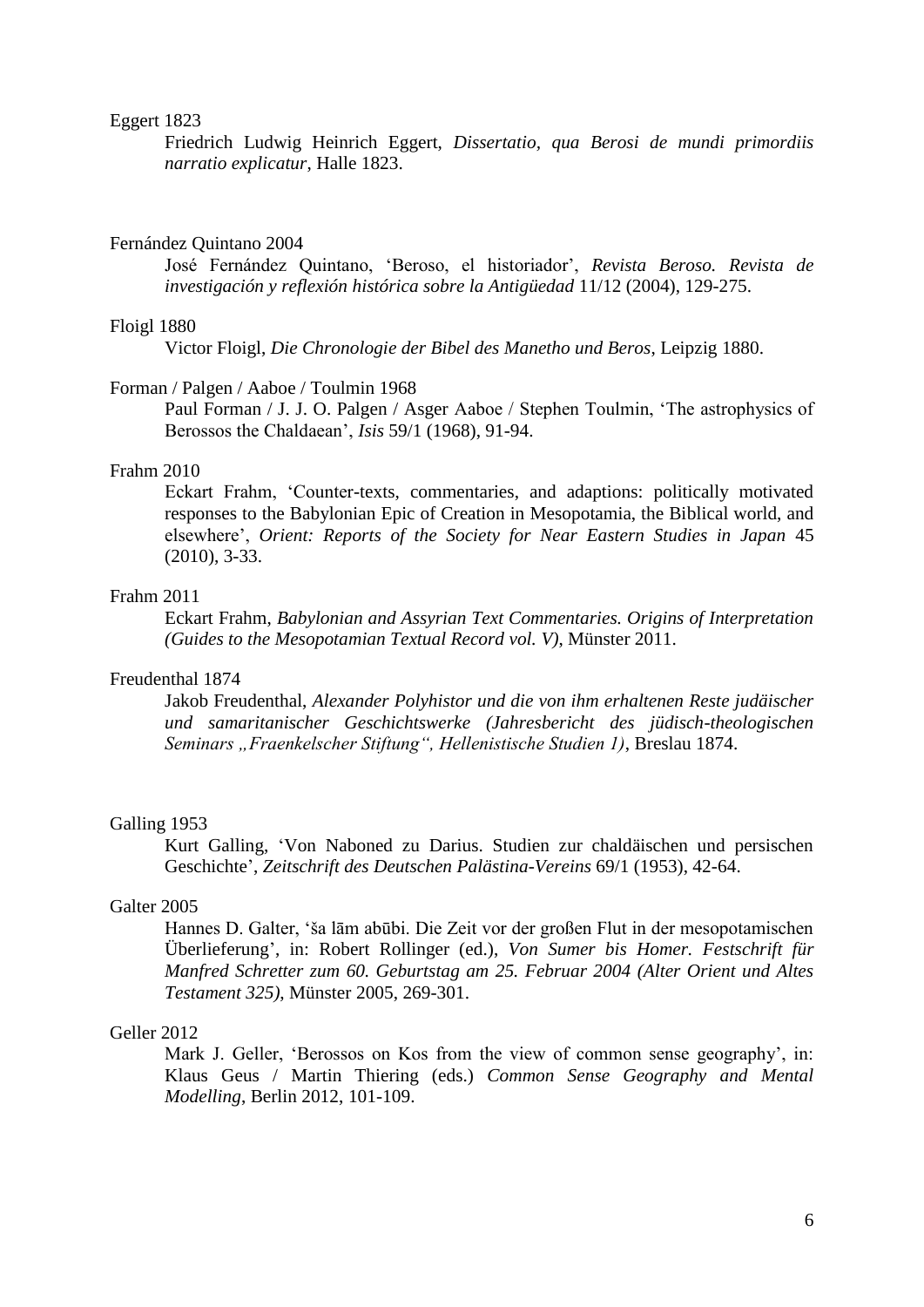## Gmirkin 2006

Russell E. Gmirkin, *Berossus and Genesis, Manetho and Exodus. Hellenistic Histories and the Date of the Pentateuch (Copenhagen International Series 15, Library of Hebrew Bible / Old Testament Studies 433)*, London / New York 2006.

#### Goddard 1927

Cranston Earl Goddard, "A tradition current in the third century B.C.", *Journal of Biblical Literature* 46/1-2 (1927), 106-110.

#### Grafton 1990

Anthony Grafton, *Forgers and Critics: Creativity and Duplicity in Western Scholarship*, Princeton 1990.

# Grafton 1990

Anthony Grafton, "Invention of traditions and traditions of invention in Renaissance Europe: The strange case of Annius of Viterbo', in: Anthony Grafton / Ann Blair (eds.), *The Transmission of Culture in Early Modern Europe*, Philadelphia 1990, 8-38.

## Grafton 1991

Anthony Grafton, *Defenders of the Text: The Traditions of Scholarship in an Age of Science, 1450-1800*, Cambridge, MA 1991.

# von Gutschmid 1853

Alfred von Gutschmid, "Zu den Fragmenten des Berosos und Ktesias", *Rheinisches Museum* 8 (1853), 252-267.

#### Haubold (this volume)

Johannes Haubold, 'The World of Berossos: Introduction', in: Johannes Haubold / Giovanni B. Lanfranchi / Robert Rollinger / John Steele (eds.), *The World of Berossos (Classica et Orientalia 5)*, Wiesbaden (this volume).

## Haubold / Lanfranchi / Rollinger / Steele (this volume)

Johannes Haubold / Giovanni B. Lanfranchi / Robert Rollinger / John Steele (eds.), *The World of Berossos (Classica et Orientalia 5)*, Wiesbaden (this volume).

#### Harmanny 1990

Geert Harmanny, "Annius of Viterbo on Persian history: the success story of a fifteenth century forgery", in: Heleen Sancisi-Weerdenburg (ed.), *The Roots of the European Tradition. Proceedings of the 1987 Groningen Achaemenid History Workshop (Achaemenid History V)*, Leiden 1990, 53-66.

# Havet 1873

Ernest Havet, *Mémoire sur la date des écrits qui portent les noms de Bérose et de Manéthon*, Paris 1873.

## Hodges 1876

Edward Richmond Hodges, *Cory's Ancient Fragments of the Phoenician, Carthaginian, Babylonian, Egyptian and other Authors: A New and Enlarged Edition; the Translation carefully Revised, and Enriched with Notes Critical and Explanatory, with Introductions to the Several Fragments*, London 1876.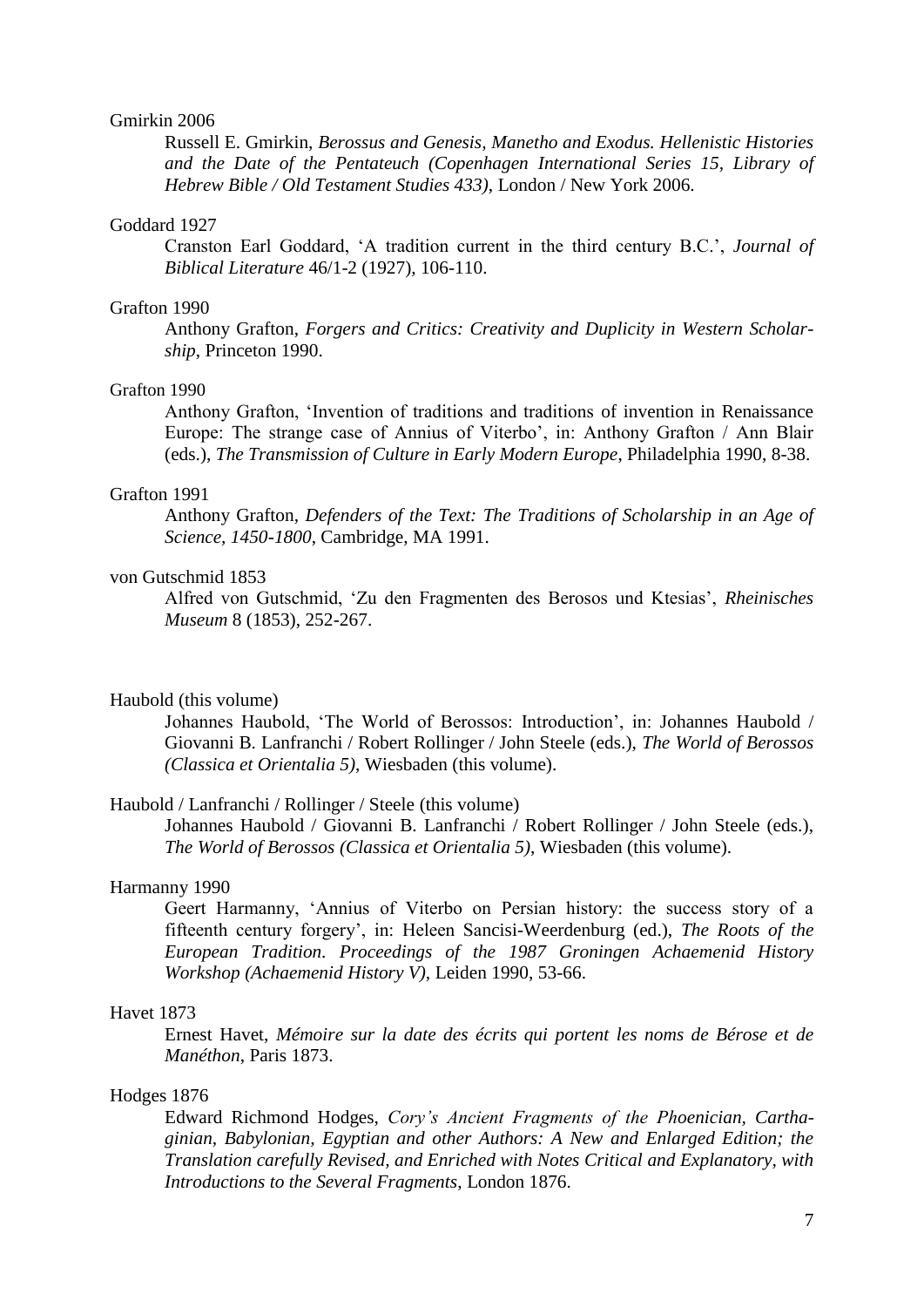## Hommel 1893

Fritz Hommel, "The ten patriarchs of Berosus", *Proceedings of the Society of Biblical Archaeology* 15 (1893), 243-246.

## Huber 2005

Irene Huber, 'Ersatzkönige in [griechischem Gewand:](javascript:h() [Die Umformung](javascript:h() [der šar](javascript:h() [pu](javascript:h()hi-[Rituale bei](javascript:h() [Herodot, Berossos,](javascript:h() [Agathias und](javascript:h() [den Alexander-Historikern"](javascript:h(), in: [Robert](javascript:h()  [Rollinger \(ed.\),](javascript:h() *[Von Sumer](javascript:h() [bis Homer.](javascript:h() [Festschrift für](javascript:h() [Manfred Schretter](javascript:h() [zum 60.](javascript:h()  [Geburtstag am](javascript:h() [25. Februar](javascript:h() [2004](javascript:h() [\(Alter](javascript:h() [Orient und A](javascript:h()ltes [Testament](javascript:h() [325\)](javascript:h()*, [Münster](javascript:h()  2005, [339-398.](javascript:h()

### Huxley 1968

George Huxley, "Nikolaos of Damascus on Urartu", *Greek, Roman and Byzantine Studies* 9 (1968), 319-320.

#### Jacoby 1958

Felix Jacoby, *Die Fragmente der griechischen Historiker, vol. IIIc 1 F 680*, Leiden / Berlin 1958, 364-397.

# Jacobs 2001

Bruno Jacobs, "Kultbilder und Gottesvorstellung bei den Persern – Zu Herodot, *Historiae* 1.131 und Clemens Alexandrinus, *Protrepticus* 5.65.3", in: Tomris Bakır / Heleen Sancisi-Weerdenburg / R. Gül Gürtekin / Pierre Briant / Wouter Henkelman (eds), *Achaemenid Anatolia. Proceedings of the First International Symposium on Anatolia in the Achaemenid Period, Bandirma 15-18 August 1997 (Uitgaven van het Nederlands Historisch-Archaeologisch Instituut te Istanbul 92)*, Leiden 2001, 83-90.

# Jacobs (this volume)

Bruno Jacobs, "Berossos and Persian religion", in: Johannes Haubold / Giovanni B. Lanfranchi / Robert Rollinger / John Steele (eds.), *The World of Berossos (Classica et Orientalia 5)*, Wiesbaden (this volume).

## Knobloch 1985

Johann Knobloch, "Eine etymologische Fabel im Sintflutbericht bei Berossos", *Glotta. Zeitschrift für griechische und lateinische Sprache* 63/1 (1985), 1.

# Komoróczy 1973

Géza Komoróczy, ["Berossos and](javascript:h() [the Mesopotamian](javascript:h() [literature"](javascript:h(), *Acta Antiqua Academiae Scientiarum Hungaricae* [21](javascript:h() (1973), [125-152.](javascript:h()

## Kosmin (this volume)

Paul Kosmin, "Seleucid ethnography and indigenous kingship: The Babylonian education of Antiochus I', in: Johannes Haubold / Giovanni B. Lanfranchi / Robert Rollinger / John Steele (eds.), *The World of Berossos (Classica et Orientalia 5)*, Wiesbaden (this volume).

#### Kraeling 1947

Emil Gottlieb Kraeling, "Xisouthros, Deucalion and the flood traditions", *Journal of the American Oriental Society* 67/3 (1947), 177-183.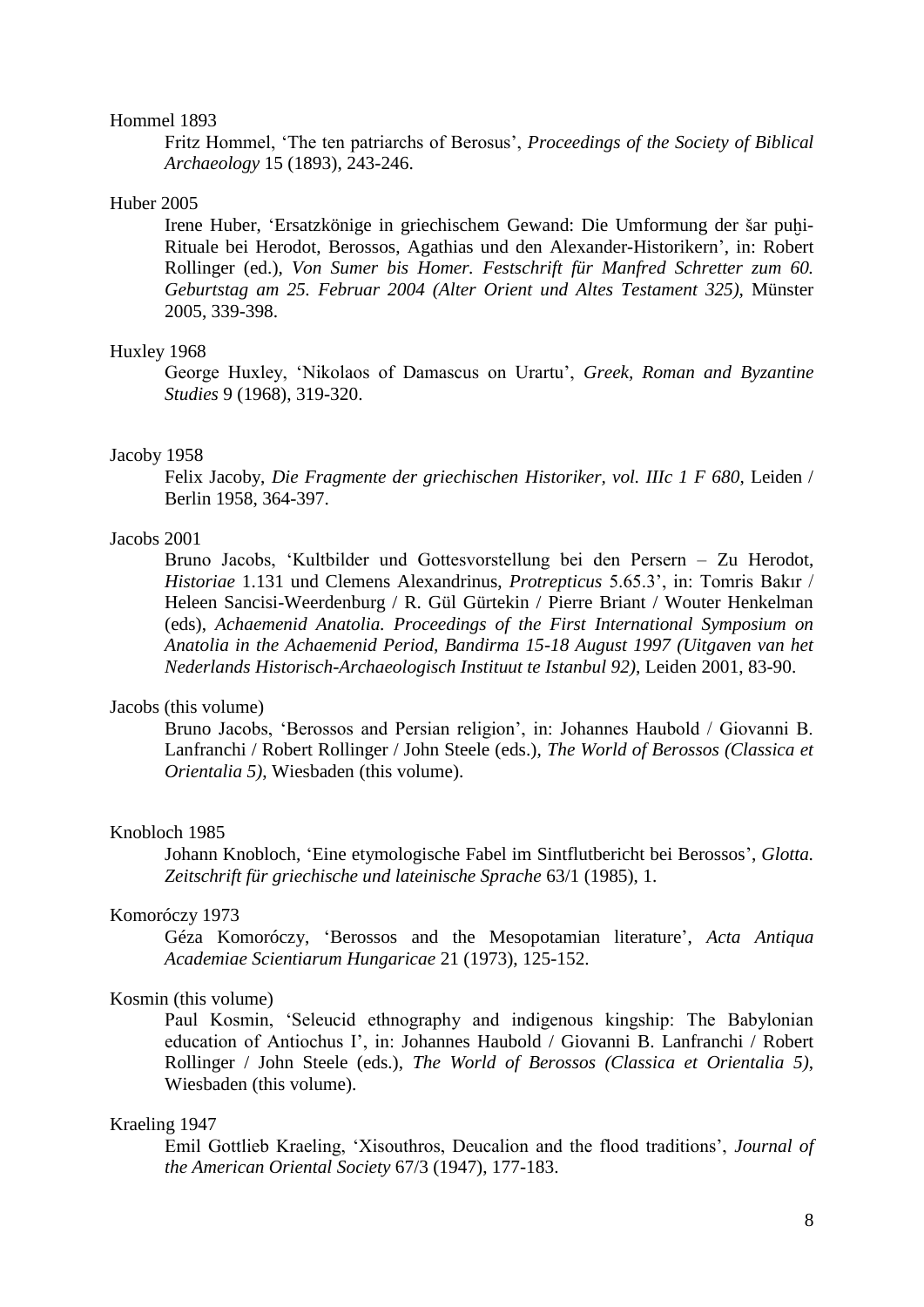## Kuhrt 1987

Amélie Kuhrt, "Berossus" Babyloniaka and Seleucid Rule in Babylonia", in: Amélie Kuhrt / Susan Sherwin-White (eds.), *Hellenism in the East. The Interaction of Greek and Non-Greek Civilizations from Syria to Central Asia after Alexander*, Berkeley / Los Angeles 1987, 32-56.

# Kroll 1930

Wilhelm Kroll, "Plinius und die Chaldaer", *Hermes* 65/1 (1930), 1-13.

## Lagrange 1898

Marie-Joseph Lagrange, "Mélanges: I. La Cosmogonie de Bérose", *Revue biblique* 7/1 (1898), 395-402.

## Lambert 1976

Wilfred George Lambert, "Berossus and Babylonian eschatology", *Iraq* 38/2 (1976), 171-173.

## Lanfranchi (this volume)

Giovanni B. Lanfranchi, "Babyloniaca, book 3: Assyrians, Babylonians and Persians", in: Johannes Haubold / Giovanni B. Lanfranchi / Robert Rollinger / John Steele (eds.), *The World of Berossos (Classica et Orientalia 5)*, Wiesbaden (this volume).

#### Lang 2008

Martin Lang, "Floating from Babylon to Rome. Ancient Near Eastern flood stories in the Mediterranean Worlds", *KASKAL. Rivista di storia, ambienti e culture del Vicino Oriente Antico* 5 (2008), 211-231.

# Lang (this volume)

Martin Lang, 'Book two: Mesopotamian early history and the flood story', in: Johannes Haubold / Giovanni B. Lanfranchi / Robert Rollinger / John Steele (eds.), *The World of Berossos (Classica et Orientalia 5)*, Wiesbaden 2012 (this volume).

# Langdon 1923

Stephen Langdon, "The Chaldean Kings before the flood", *Journal of the Royal Asiatic Society of Great Britain and Ireland* 2 (1923), 251-259.

# Larsson 2004

Gerhard Larsson, "Possible Hellenistic influences in the historical parts of the Old Testament", *Scandinavian Journal of the Old Testament* 18/2 (2004), 296-311.

#### Lehmann 1903

Carl Friedrich [Lehmann, "](http://www.gnomon-online.de/hzeig.FAU?sid=DAFED55743&dm=1&ind=1&zeig=Lehmann%2C+C.F.)[Die Dynastien](javascript:h() [der babylonischen](javascript:h() [Königsliste und](javascript:h() [des](javascript:h()  [Berossos"](javascript:h(), *Klio. Beiträge zur Alten Geschichte* [3](javascript:h() (1903), [135-163.](javascript:h()

## Lehmann-Haupt 1908

Carl Friedrich [Lehmann-Haupt, "](http://www.gnomon-online.de/hzeig.FAU?sid=DAFED55739&dm=1&ind=1&zeig=Lehmann-Haupt%2C+Carl+Friedrich)[Berossos" Chronologie](javascript:h() [und die](javascript:h() [keilinschriftlichen](javascript:h()  [Neufunde.](javascript:h() [I-VIII"](javascript:h(), *Klio. Beiträge zur Alten Geschichte* 8 (1908), [227-251.](javascript:h()

#### Lehmann-Haupt 1910

Carl Friedrich [Lehmann-Haupt, "](http://www.gnomon-online.de/hzeig.FAU?sid=DAFED55739&dm=1&ind=1&zeig=Lehmann-Haupt%2C+Carl+Friedrich)[Berossos" Chronologie](javascript:h() [und die](javascript:h() [keilinschriftlichen](javascript:h()  [Neufunde.](javascript:h() IX-X", *Klio. Beiträge zur Alten Geschichte* 10 (1910), [476-494.](javascript:h()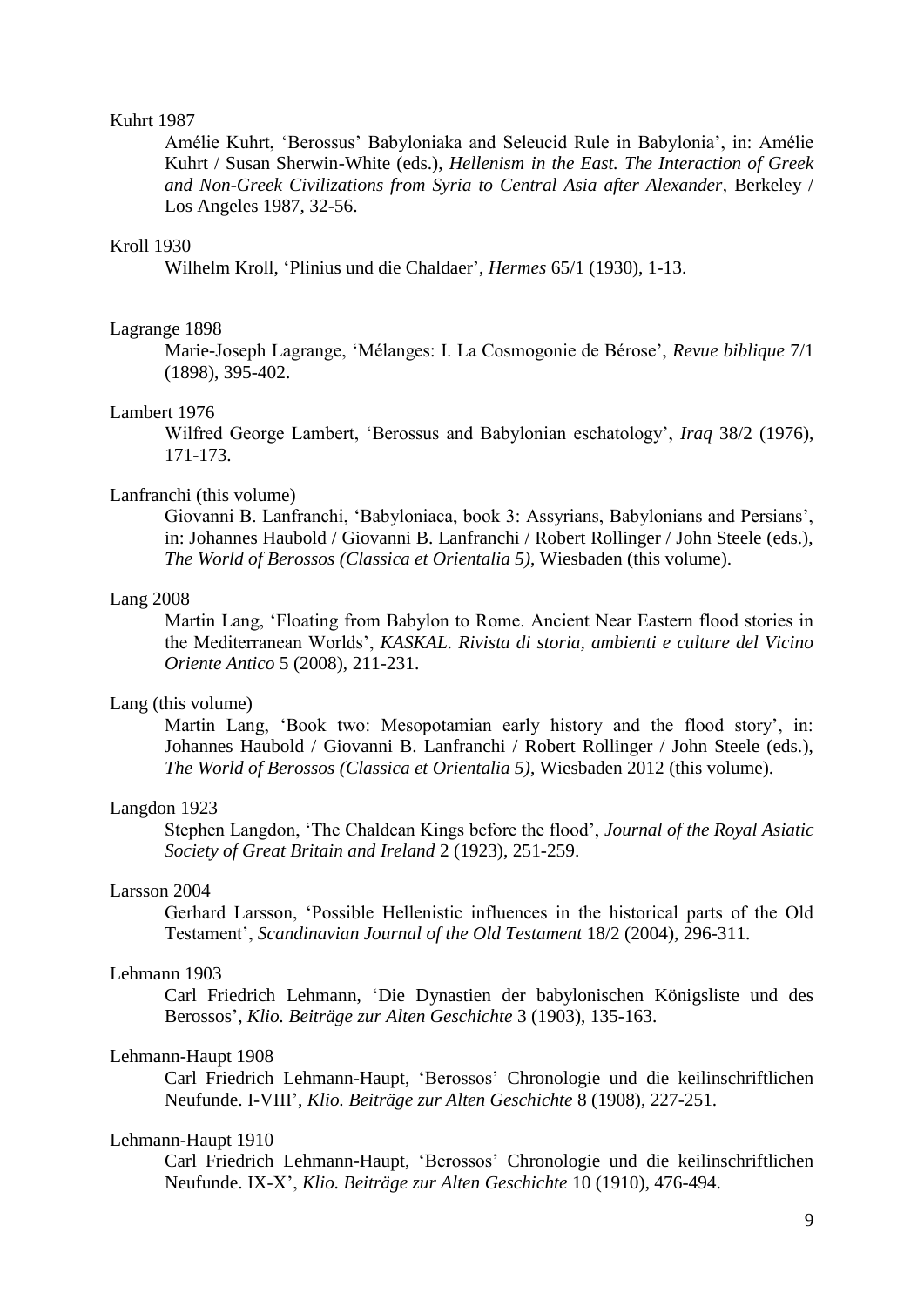### Lehmann-Haupt 1920 [1919]

Carl Friedrich [Lehmann-Haupt, "](http://www.gnomon-online.de/hzeig.FAU?sid=DAFED55739&dm=1&ind=1&zeig=Lehmann-Haupt%2C+Carl+Friedrich)[Berossos" Chronologie](javascript:h() [und die](javascript:h() [keilinschriftlichen](javascript:h()  [Neufunde.](javascript:h() XI", *Klio. Beiträge zur alten Geschichte* [16/](javascript:h()1-2 (1920) [1919], [178-186.](javascript:h() 

# Lehmann-Haupt 1920

Carl Friedrich [Lehmann-Haupt, "](http://www.gnomon-online.de/hzeig.FAU?sid=DAFED55739&dm=1&ind=1&zeig=Lehmann-Haupt%2C+Carl+Friedrich)[Berossos"](javascript:h() [Chronologie](javascript:h() [und die](javascript:h() [keilinschriftlichen](javascript:h()  [Neufunde](javascript:h() [\(mit Beiträgen](javascript:h() [von W.](javascript:h() [Del Negro\)](javascript:h() XII-XV", *Klio. Beiträge zur alten Geschichte* [16](javascript:h() (1920), [242-301.](javascript:h()

# Lehmann-Haupt 1929

Carl Friedrich [Lehmann-Haupt, "](http://www.gnomon-online.de/hzeig.FAU?sid=DAFED55739&dm=1&ind=1&zeig=Lehmann-Haupt%2C+Carl+Friedrich)[Neue Studien](javascript:h() [zu Berossos"](javascript:h(), *Klio. Beiträge zur alten Geschichte* [22](javascript:h() (1929), [125-160.](javascript:h()

## Lenormant 1871

François Lenormant, *Essai de commentaire des fragments cosmogoniques de Bérose d'après les textes cunéiformes et les monuments de l'art asiatique*, Paris 1871.

# Levi della Vida 1910

Giorgio Levi della Vida, "Pseudo-Beroso siriaco", *Rivista degli Studi Orientali* 3 (1910), 7[1]-43[37] and 611-612.

## Lévy 1950

Isidore Lévy, "Les inscriptions de Karatepe (et le témoignagne de Bérosos)", *La Nouvelle Clio* 1-2 (1949/1950), 105-121.

# Ligota 1987

Christopher R. Ligota, "Annius of Viterbo and historical method", *Journal of the Warburg and Courtauld Institutes* 50 (1987), 44-56.

# Madreiter (this volume)

Irene Madreiter, 'From Berossos to Eusebius: A Christian apologist's shaping of pagan literature", in: Johannes Haubold / Giovanni B. Lanfranchi / Robert Rollinger / John Steele (eds.), *The World of Berossos (Classica et Orientalia 5)*, Wiesbaden (this volume).

#### Meyer 1903

Eduard Meyer, "Das chronologische System des Berossos", *Klio. Beiträge zur alten Geschichte* 3 (1903), 131-134.

#### Momigliano 1934

Arnaldo Momigliano, "Su una battaglia tra Assiri e Greci", *Athenaeum* 12 (1934), 412- 416.

## Moyer (this volume)

Ian Moyer, "Berossos and Manetho", in: Johannes Haubold / Giovanni B. Lanfranchi / Robert Rollinger / John Steele (eds.), *The World of Berossos (Classica et Orientalia 5)*, Wiesbaden (this volume).

#### Murray 1972

Oswyn Murray, "Herodotus and Hellenistic culture", *The Classical Quarterly* 22/2 (1972), 200-213.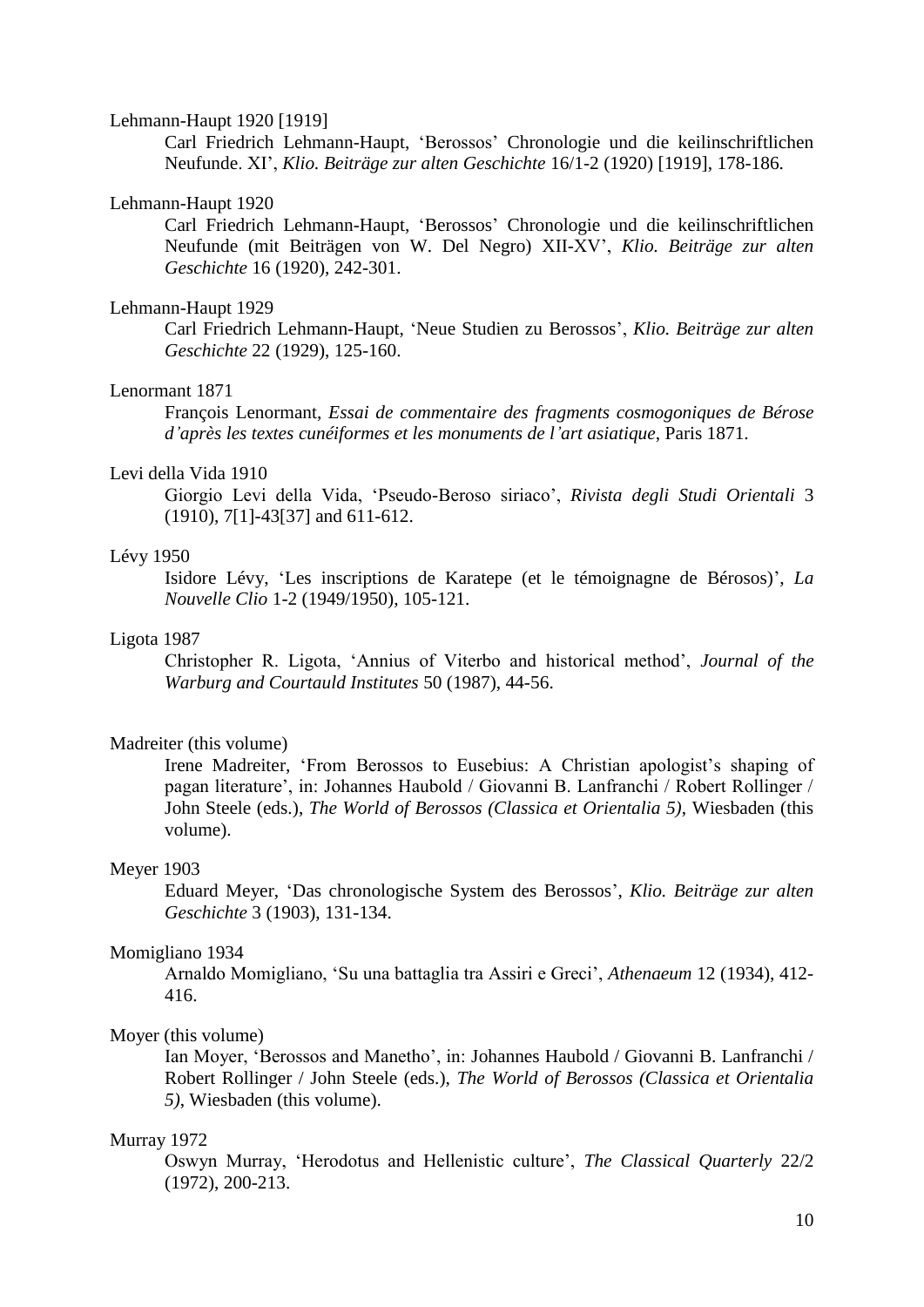Müller 1878

Karl Müller, *Fragmenta Historicorum Graecorum,* vol. II, Paris 1878, 495-510.

Nanni 1498 [Annius von Viterbo, Pseudo-Berossos]

Giovanni Nanni, *Berosi sacerdotis chaldaici, antiquitatum Italiae ac totius orbis libri quinque. Cum commentariis Joannis Annis Viterbensis sacrae theologiae professoris*, Rome 1498 (also Antwerpen 1545, Wittenberg 1612 etc.).

Nanni 1498 [Annius von Viterbo, Pseudo-Berossos]

Giovanni Nanni, *Fragmenta vetustissimorum autoru[m]: summo studio ac diligentia nunc recognita. Myrsili Lesbii de origine Italiae et Tyrrhenorum* = *Auctores vetustissimi*, Rome 1498 (Venice 1498, also Basel 1530 etc.).

- Nanni 1499 [Annius von Viterbo, Pseudo-Berossos] Giovanni Nanni, *Antiquitatum variarum volumina XVII a venerando et sacrae theologae et praedicatorii ordinis professore Ioanne Annio*, Venice 1499 (Paris 1515 etc.).
- Nanni 1509 [Annius von Viterbo, Pseudo-Berossos] Giovanni Nanni, *Berosus babillonic[us] de antiquitatibus seu defloratio Berosi: Caldaica cum figuris et ipsius eleganti vita libris Geneseos perutilis*, Paris 1509. [illustrated edition of Nanni 1498, *Berosi sacerdotis chaldaici*].
- Nanni 1534 [Annius von Viterbo, Pseudo-Berossos] Giovanni Nanni, "Berosi Babylonis antiquitatum libelli quinq[ue]", in: *Flavii Iosephi Hebraei Antiquitatum Iudaicarum Libri XX: novissime iam ad vetustissima exemplaria diligenter recogniti, interprete Ruffino*, Cologne 1534.

Nanni 1554 [Annius von Viterbo, Pseudo-Berossos] Giovanni Nanni, *Berosi et aliorum eius argumenti autorum de chronologica priscae memoriae historia tomus (...): Cuius scriptores, & co[n]sequentem eorum ordinem pro ratione temporum versa pagina indicabit apodeixis*, Lyon 1554 [= part of Nanni 1498, *Berosi sacerdotis chaldaici*].

# Niebuhr 1857

Marcus Carsten Nicolaus von Niebuhr, *Geschichte Assurs und Babel's seit Phul. Aus der Concordanz des Alten Testaments, des Berossos, des Kanons der Könige und der griechischen Schriftsteller. Nebst Versuchen über die vorgeschichtliche Zeit*, Berlin 1857.

## Oelsner 1992

Joachim Oelsner, "Griechen in Babylonien und die einheimischen Tempel in hellenistischer Zeit", in: Dominique Charpin / Francis Joannès (eds.), *La circulation des biens, des personnes et des idées dans le Proche-Orient ancien*, Paris 1992, 341- 347.

## Oelsner 2002

Joachim Oelsner, "Hellenization of the Babylonian culture?", in: Antonio Panaino / Giovanni Pettinato (eds.), *Ideologies as Intercultural Phenomena. Proceedings of the Third Annual Symposium of the Assyrian and Babylonian Intellectual Heritage*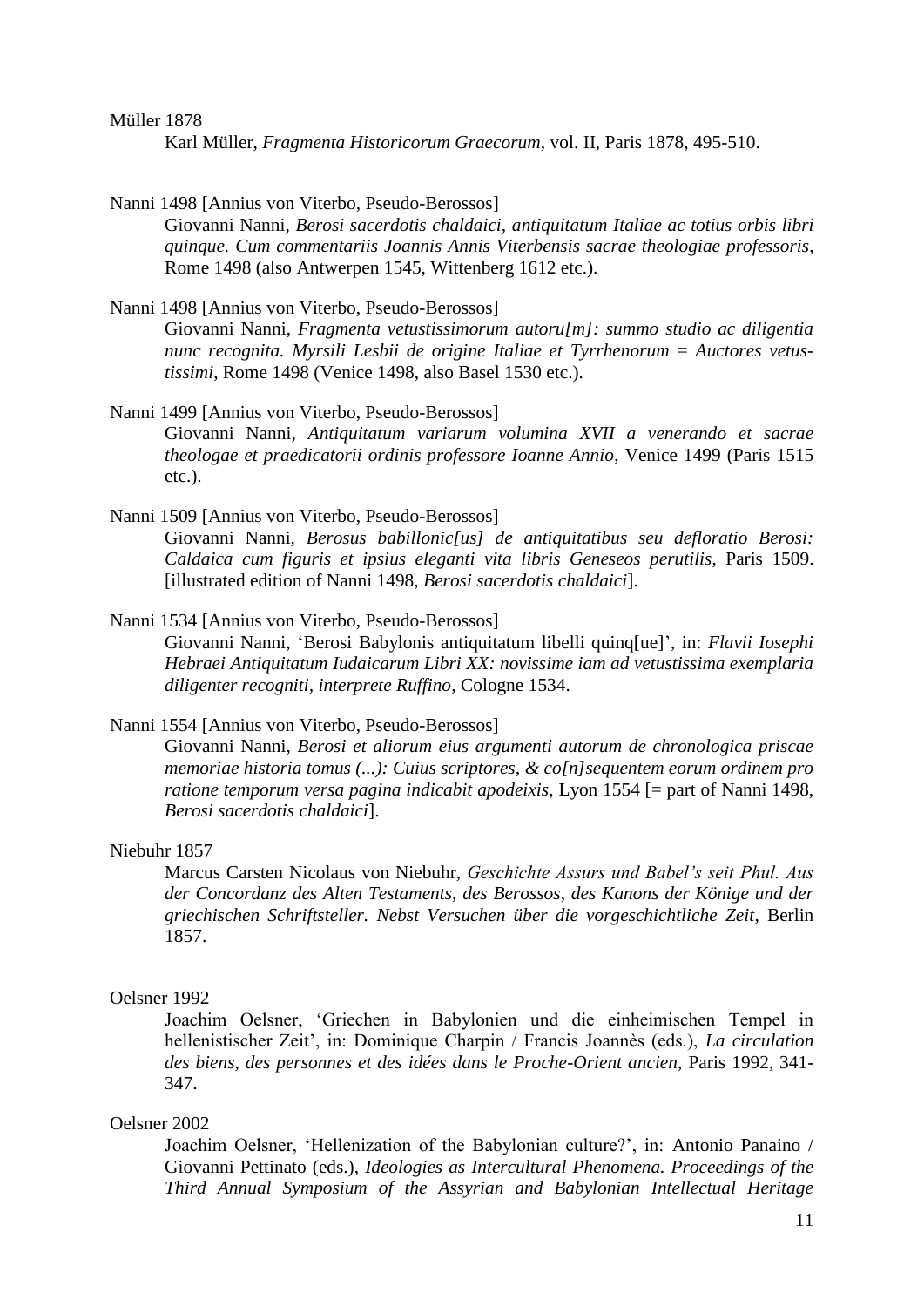*Project. Held in Chicago, USA, October 27-31, 2000 (Melammu Symposia 3)*, Milan 2002, 183–196.

#### Opitz 1932/33

Dietrich Opitz, "Der Bär bei den Babyloniern und bei Berossos", *Archiv für Orientforschung* 8 (1932/33), 45-51.

# Oppert 1874

Jules Oppert, "Restoration of the Berosus canon", in: Robert K. Douglas (ed.), *Transactions of the Second Session of the International Congress of Orientalists, held in London in September, 1874*, London 1876, 46-50.

### Pellicer de Ossau i Tovar 1673

Ioseph Pellicer de Ossau i Tovar, *Beroso de Babilonia en Chaldea, distinguido del Beroso de Viterbo en Italia: Con la chronologia de los reyes antiquissimos de Asiria y Babilonia: puesto en la real proteccion del serenissimo señor el señor Don Iuan de Austria (...)*, Valencia 1673.

#### Rabinovitch 1969

Nachum L. Rabinovitch, "Berossos the Chaldean", *Isis* 60/4 (1969), 547.

# Rajak 2001

Tessa Rajak, "Josephus and the Archaeology of the Jews", in: eadem, *The Jewish Dialogue with Greece and Rome: Studies in Cultural and Social Interaction (Arbeiten zur Geschichte des antiken Judentums und des Urchristentums 48)*, Leiden 2001, 241- 255.

# Richter 1825

Johann Daniel Wilhelm Richter, *Berosi Chaldaeorum Historiae quae supersunt cum commentatiuone prolixiori de Berosi vita et librorum eius indole,* Leipzig 1825*.* [= *De Beroso Chaldaeorum historiae et astronomiae veteri scriptore: commentatio (...),* Univ. Diss. Halle-Wittenberg 1825].

## Rollinger 2011

Robert Rollinger, "Assur, Assyrien und die klassische Überlieferung. Nachwirken, Deutungsmuster und historische Reflexion", in: Johannes Renger (ed.), *Assur – Gott, Sadt und Land. 5. Internationales Colloquium der Deutschen Orient-Gesellschaft 18.- 21. Februar 2004 in Berlin (Colloquien der Deutschen Orient-Gesellschaft 5)*, Wiesbaden 2011, 311-346.

#### Rollinger (this volume)

Robert Rollinger, "Berossos and the monuments: City walls, sanctuaries, palaces and the Hanging Garden", in: Johannes Haubold / Giovanni B. Lanfranchi / Robert Rollinger / John Steele (eds.), *The World of Berossos (Classica et Orientalia 5),*  Wiesbaden (this volume).

#### Rollinger in press

Robert Rollinger, "Assyria in classical sources", in: Eckart Frahm (ed.), *Blackwell Companion to Assyria*, Malden (in press).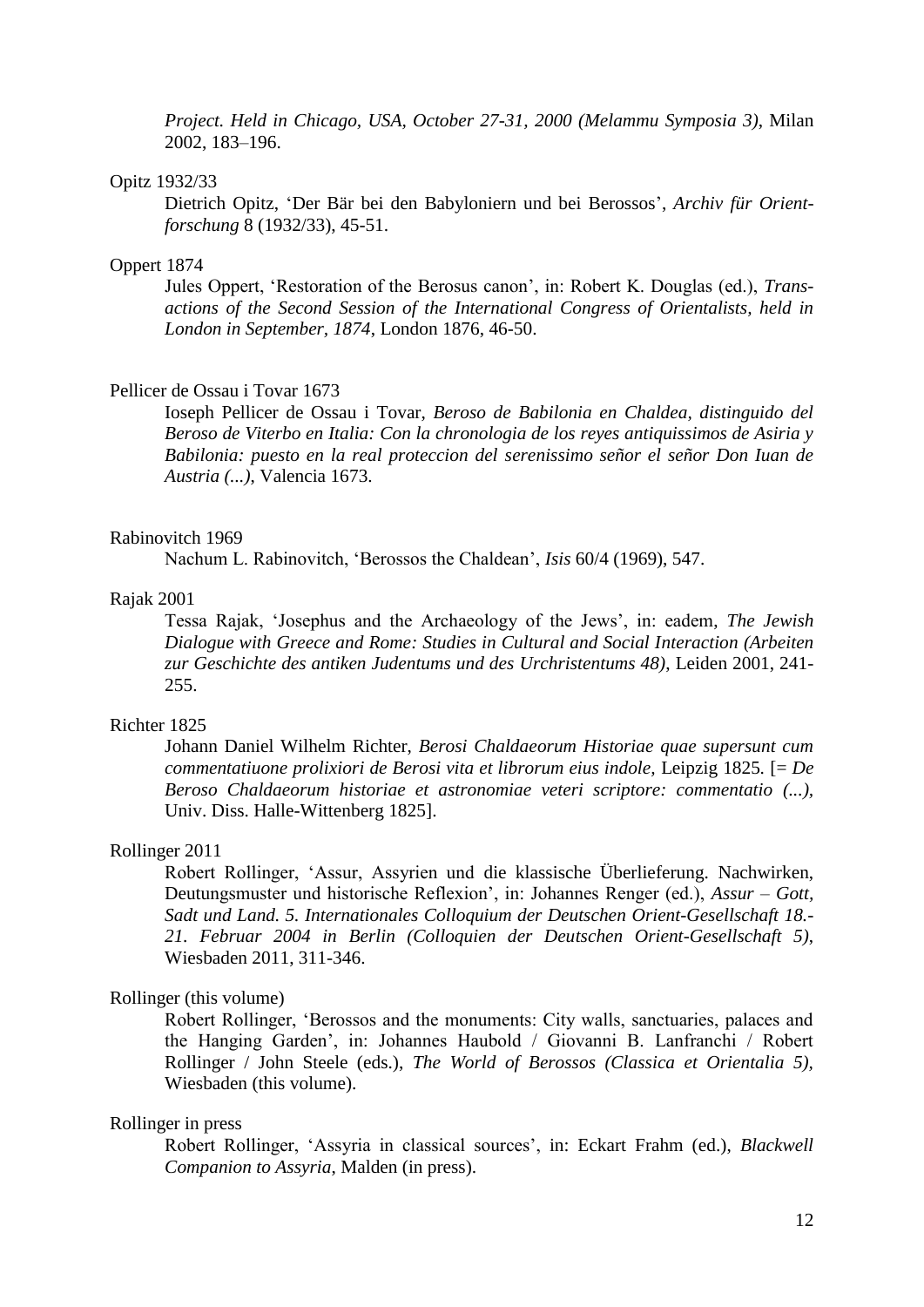## Rost 1897

Paul Rost, "Berossus und die babylonische Königsliste", in: idem, *Untersuchungen zur altorientalischen Geschichte (Mitteilungen der Vorderasiatischen Gesellschaft 1897/2)*, Berlin 1897, 1-30.

## Rubin 1882

Solomon Rubin, *Berossos oder Chaldäische Alterthümer. Als, durch die neulich dem Boden Assyriens ausgegrabenen Keilschriften bestätigte, Seitenstücke zur Bibel. In sechs Büchern*, Wien 1882 [in Hebrew].

# Ruffing (this volume)

Kai Ruffing, "Berossos in modern scholarship", in: Johannes Haubold / Giovanni B. Lanfranchi / Robert Rollinger / John Steele (eds.), *The World of Berossos (Classica et Orientalia 5)*, Wiesbaden (this volume).

# Sansovino 1583

M. Francesco Sansovino, *Le Antichità di Beroso Caldeo sacerdote et d'altri scrittori, cosi Hebrei, come Greci, & Latini, che trattano delle stesse materie. Tradotte, dichiarate & con diversi utili, & necessarie annotationi, illustrate*, Venice 1583 [= Nanni 1498, *Auctores vetutissimi*].

# Scaliger 1606

Joseph Scaliger, *Thesaurus temporum Eusebii Pamphili. Chronicorum canonum omnimodae historiae libri duo. Interprete Hieronymo, ex fide vetustissimorum codicum castigati. Item auctores omnes derelicta ab Eusebio et Hieronymo continuantes. Eiusdem Eusebii utriusque partis Chronicorum canonum reliquiae Graecae, quae colligi potuerunt, antehac non editae. Ios. Scaligeri Notae et castigationes / in latinam Hieronymi interpretationem, et Graeca Eusebii. Ios. Scaligeri Isagogicorum chronologiae canonum libri tres, ad Eusebii chronica et doctrinam de temporibus admod. necessarii*, Leiden 1606.

# Schironi (this volume)

Francesca Schironi, "The early reception of Berossos", in: Johannes Haubold / Giovanni B. Lanfranchi / Robert Rollinger / John Steele (eds.), *The World of Berossos (Classica et Orientalia 5)*, Wiesbaden (this volume).

# Schironi 2009

Francesca Schironi, *From Alexandria to Babylon: Near Eastern Languages and Hellenistic Erudition in the Oxyrhynchus Glossary (P.Oxy. 1802+4812)*, Berlin 2009.

# Schnabel 1908

Paul Schnabel, *Die babylonische Chronologie in Berossos' Babyloniaka (Mitteilungen der Vorderasiatischen Gesellschaft 13/5)*, Berlin 1908.

# Schnabel 1912

Paul Schnabel, *Berossos und Kleitarchos*, Berlin / Leipzig 1912, 33-66 [= Univ. Diss. Jena 1911; also quoted as being part of: idem, *Prolegomena und Kommentar zu Berossos' Babyloniaka*].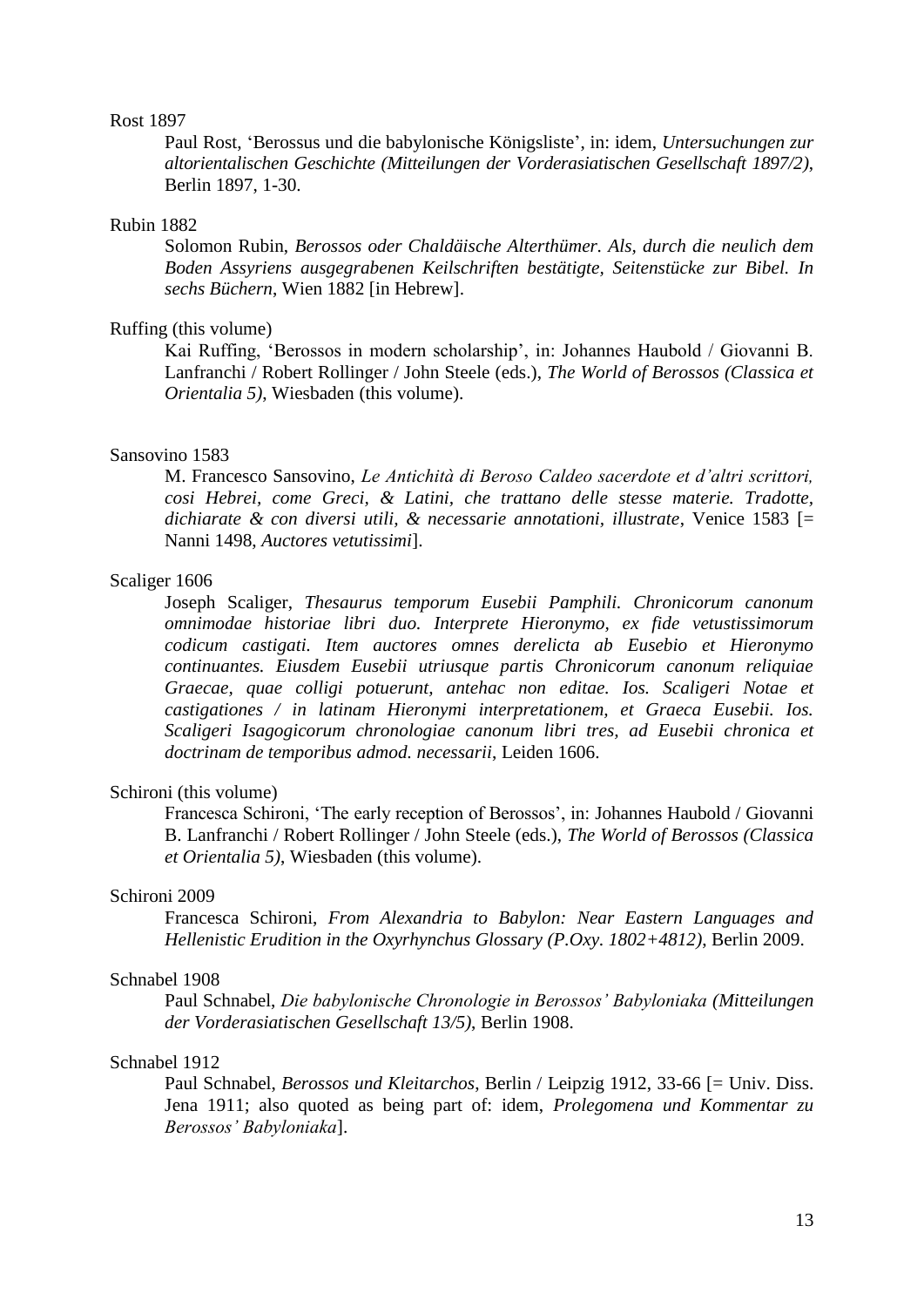### Schnabel 1923

Paul Schnabel, *Berossus und die babylonisch-hellenistische Literatur*, Leipzig 1923 (Reprint Hildesheim 1968).

## Schwartz 1897

Eduard [Schwartz,](http://www.gnomon-online.de/hzeig.FAU?sid=DAFED55733&dm=1&ind=1&zeig=Schwartz%2C+Eduard) ["Berossos](javascript:h() 4", *Paulys Real-Encyclopädie der Classischen Altertumswissenschaft*, vol. III/1 [\(Fünfter Halbband\)](javascript:h(), Stuttgart 1897, [309-316.](javascript:h()

### Scurlock 1983

Jo Ann Scurlock, "Berossus and the fall of the Assyrian Empire", *Revue d'assyriologie et d'archéologie orientale* 77 (1983), 95-96.

# Smith 1874

George Smith, "On fragments of an inscription giving part of the chronology from which the canon of Berosus was copied", *Transactions of the Society of Biblical Archaeology* 3 (1874), 361-379.

# Smith 1910

John M. P. Smith, "Fresh light on the story of the deluge", *The Biblical World* 35/4 (1910), 282-283.

# van der Spek 2000

Robartus J. van der Spek, "The šatammus of Esagila in the Seleucid and Arsacid periods", in: Joachim Marzahn / Neumann, Hans / unter Mitarbeit von Andreas Fuchs (eds.), *Assyriologica et Semitica. Festschrift für Joachim Oelsner (Alter Orient und Altes Testament 252)*, Münster 2000, 437-446.

# van der Spek 2008

Robartus J. van der Spek, "Berossus as a Babylonian chronicler and Greek historian", in: idem (ed.), *Studies in Ancient Near Eastern World View and Society, Presented to Marten Stol on the Occasion of his 65th Birthday*, Bethesda 2008, 277-318.

## Spoerri 1961

Walter Spoerri, *Untersuchungen zur babylonischen Urgeschichte des Berossos und zu den Turmbausibyllina*, Habilitationsschrift für Klassische Philologie von der Philosophischen Fakultät der Universität Hamburg 1961.

# Steele (this volume)

John M. Steele, 'The 'Astronomical Fragments' of Berossos in context', in: Johannes Haubold / Giovanni B. Lanfranchi / Robert Rollinger / John Steele (eds.), *The World of Berossos (Classica et Orientalia 5)*, Wiesbaden (this volume).

# Stephens 1979

Walter Stephens, *Berosus Chaldaeus: Counterfeit and Fictive Editors of the Early Sixteenth Century*, PhD Cornell University, Ithaca, NY 1979.

# Stephens 1984

Walter E. Stephens, ""De historia gigantu": theological anthropology before Rabelais', *Traditio* 40 (1984), 43-89.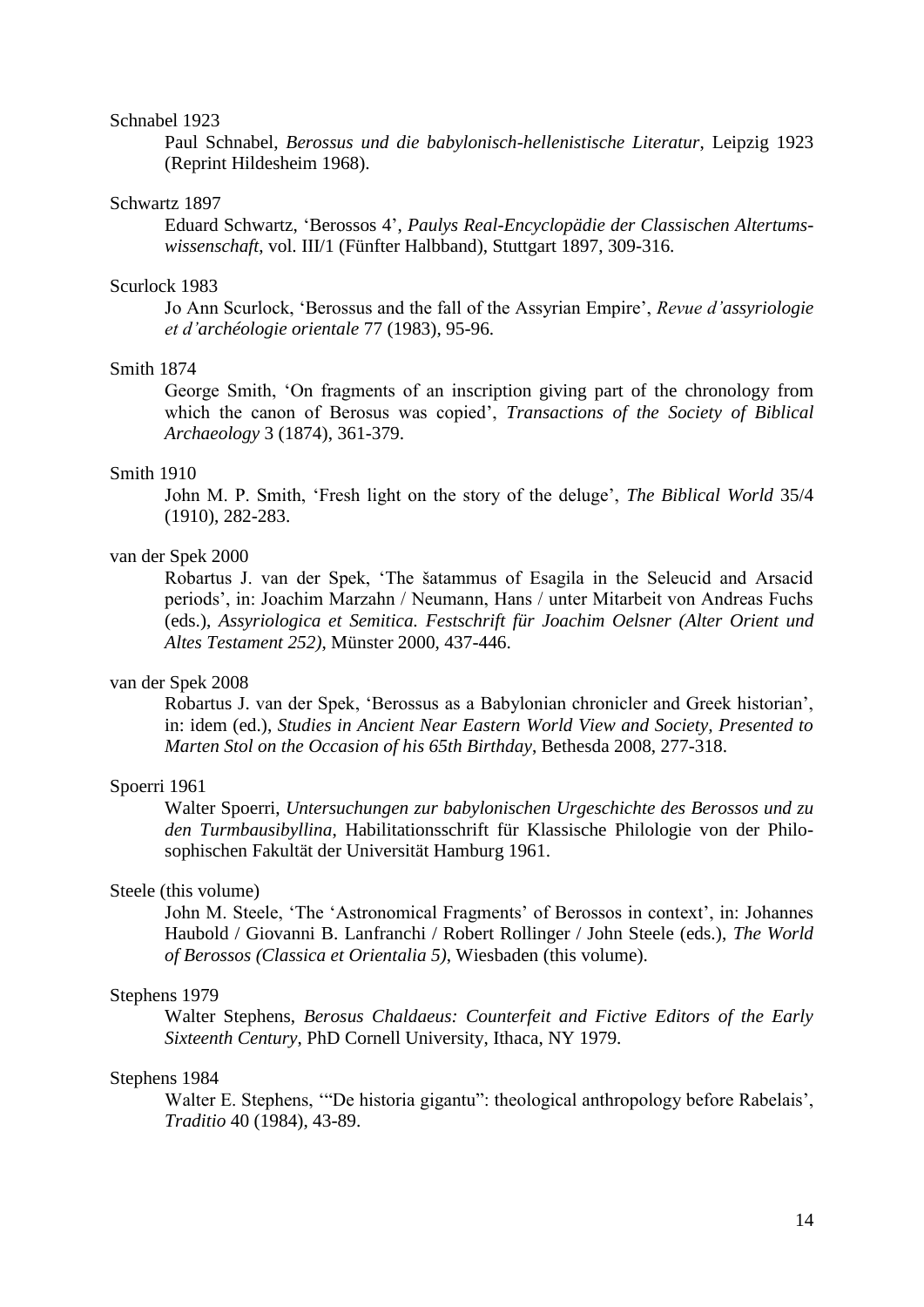## Stephens 2004

Walter Stephens, "When Pope Noah ruled the Etruscans: Annius of Viterbo and his forged *Antiquities*, 1498", in: Walter Stephens (ed.), *Studia Humanitatis: Essays in Honour of Salvatore Camporeale (Special Supplement to MLN Italian Issue 119/1)*, Baltimore 2004, 201-223.

# Stephens (this volume)

Walter Stephens, "From Berossos to Berosus Chaldaeus: The forgeries of Annius of Viterbo and their fortune", in: Johannes Haubold / Giovanni B. Lanfranchi / Robert Rollinger / John Steele (eds.), *The World of Berossos (Classica et Orientalia 5)*, Wiesbaden (this volume).

#### Sterling 1992

Gregory E. Sterling, *Historiography and Self-Definition: Josephus, Luke-Acts and Apologetic Historiography (Supplements to Novum Testamentum 64)*, Leiden 1992.

# Streck

Maximilian Streck, "Berossos 4", *Paulys Real-Encyclopädie der Classischen Altertumswissenschaft,* Supplementum vol. I, Stuttgart / Weimar 1903, 249.

# Sturm 1937

Josef Sturm, "Oannes", *Paulys Real-Encyclopädie der Classischen Altertumswissenschaft,* vol. XVII/2 (Vierunddreissigster Halbband), Stuttgart 1937, 1677-1679.

# Susemihl 1891

Franz Susemihl, *Geschichte der griechischen Literatur in der Alexandrinerzeit*, vol. I, Leipzig 1891.

#### Toulmin 1998

Steven Toulmin, "The astrophysics of Berossos the Chaldean", *Isis* 58/1 (1967), 65-76.

# Troiani 1982

Lucio Troiani, "Berosso", in: Claudio Saporetti (ed*.*), *Il diluvio nelle narrazioni della Mesopotamia: il primo Incontro interdisciplinare mesopotamico, Camaldoli, 23-25 ottobre 1981 (Geo-Archeologia: Periodico Semestrale Edito dall'Associazione Geo-Archeologica Italiana 1982/2)*, Rome 1982, 103-111.

# Troiani 1984

Lucio Troiani, "Berosso e la cosmogonia fenicia", in: Claudio Saporetti (ed.), *I miti della creazione nel Vicino Oriente Antico, il secondo Incontro Interdisciplinare Mesopotamico, Camaldoli, 14-15 ottobre 1982 (Geo-Archeologia: Periodico Semestrale Edito dall'Associazione Geo-Archeologica Italiana 1984/1)*, Rome 1984, 43-50.

#### Trumbull 1892

H. Clay Trumbull, "Jonah in Nineveh source", *Journal of Biblical Literature* 11/1 (1892), 53-60.

# Tubach 1998

Jürgen Tubach, "Der Beginn der Sintflut nach Berossos", *Philologus. Zeitschrift für antike Literatur und ihre Rezeption* 142 (1998), 114-122.